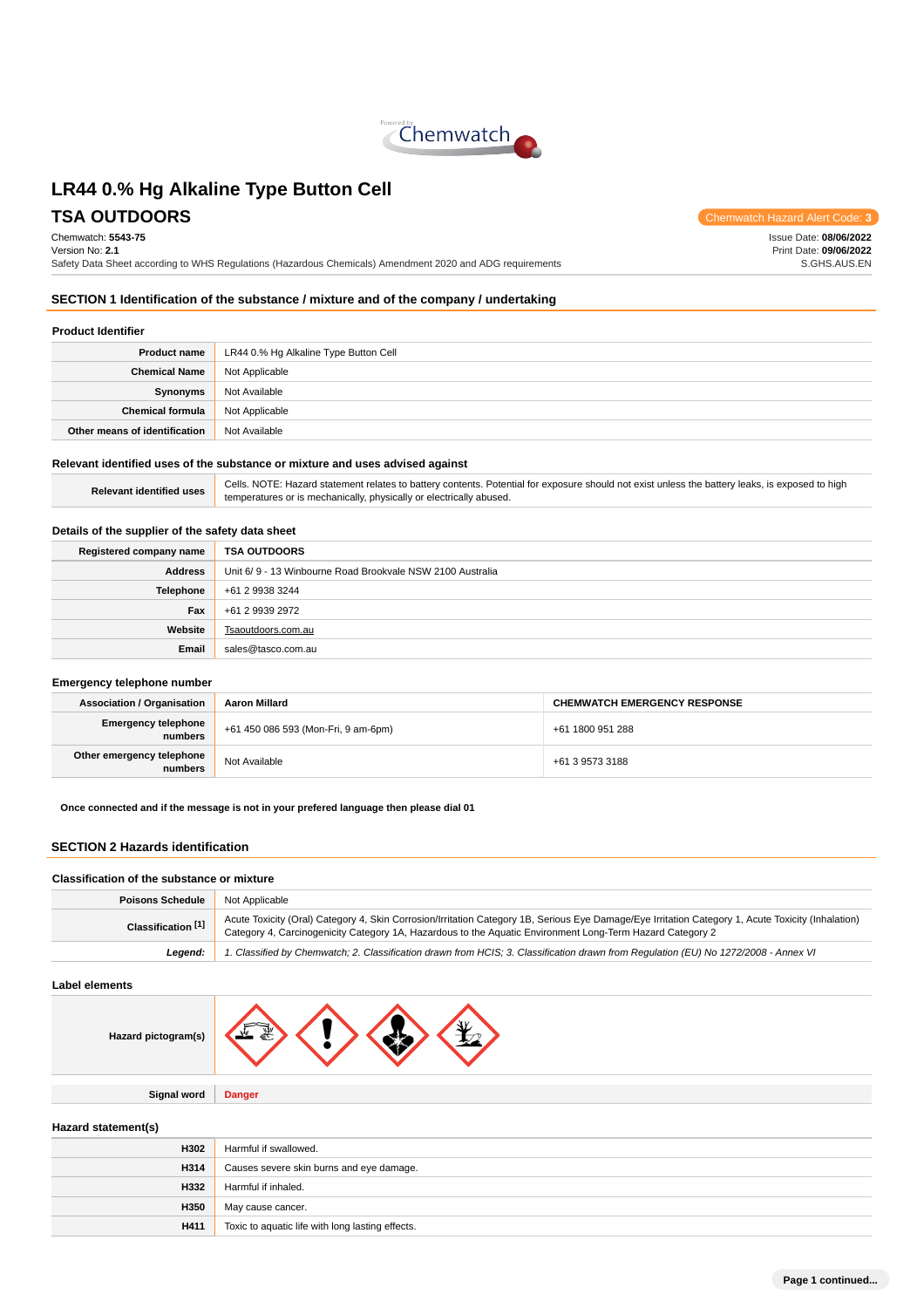# **Precautionary statement(s) Prevention**

| P <sub>201</sub>                                                        | Obtain special instructions before use.                                          |  |
|-------------------------------------------------------------------------|----------------------------------------------------------------------------------|--|
| P260                                                                    | Do not breathe dust/fume.                                                        |  |
| P264<br>Wash all exposed external body areas thoroughly after handling. |                                                                                  |  |
| P <sub>271</sub>                                                        | Use only outdoors or in a well-ventilated area.                                  |  |
| P280                                                                    | Wear protective gloves, protective clothing, eye protection and face protection. |  |
| P270                                                                    | Do not eat, drink or smoke when using this product.                              |  |
| P273                                                                    | Avoid release to the environment.                                                |  |

# **Precautionary statement(s) Response**

| P301+P330+P331 | IF SWALLOWED: Rinse mouth. Do NOT induce vomiting.                                                                               |
|----------------|----------------------------------------------------------------------------------------------------------------------------------|
| P303+P361+P353 | IF ON SKIN (or hair): Take off immediately all contaminated clothing. Rinse skin with water [or shower].                         |
| P305+P351+P338 | IF IN EYES: Rinse cautiously with water for several minutes. Remove contact lenses, if present and easy to do. Continue rinsing. |
| P308+P313      | IF exposed or concerned: Get medical advice/attention.                                                                           |
| P310           | Immediately call a POISON CENTER/doctor/physician/first aider.                                                                   |
| P363           | Wash contaminated clothing before reuse.                                                                                         |
| P391           | Collect spillage.                                                                                                                |
| P301+P312      | IF SWALLOWED: Call a POISON CENTER/doctor/physician/first aider if you feel unwell.                                              |
| P304+P340      | IF INHALED: Remove person to fresh air and keep comfortable for breathing.                                                       |
|                |                                                                                                                                  |

### **Precautionary statement(s) Storage**

**P405** Store locked up.

### **Precautionary statement(s) Disposal**

**P501** Dispose of contents/container to authorised hazardous or special waste collection point in accordance with any local regulation.

Not Applicable

# **SECTION 3 Composition / information on ingredients**

### **Substances**

See section below for composition of Mixtures

### **Mixtures**

| <b>CAS No</b> | %[weight] | Name                                                                                                                                                                                           |
|---------------|-----------|------------------------------------------------------------------------------------------------------------------------------------------------------------------------------------------------|
| Not Available |           | Sealed metal containers with electrochemical contents, typically                                                                                                                               |
| 7439-89-6     | 32-37     | iron                                                                                                                                                                                           |
| 1313-13-9     | 25-30     | manganese dioxide                                                                                                                                                                              |
| 7440-66-6     | $6 - 10$  | zinc                                                                                                                                                                                           |
| 1310-58-3     | $6 - 8$   | potassium hydroxide                                                                                                                                                                            |
| 7782-42-5     | $2 - 3$   | graphite                                                                                                                                                                                       |
| 7439-92-1     | trace     | lead                                                                                                                                                                                           |
| 7440-43-9     | trace     | cadmium                                                                                                                                                                                        |
| 7439-97-6     | trace     | mercury (elemental)                                                                                                                                                                            |
| 7732-18-5     | $10 - 12$ | water                                                                                                                                                                                          |
| Legend:       |           | 1. Classified by Chemwatch; 2. Classification drawn from HCIS; 3. Classification drawn from Regulation (EU) No 1272/2008 - Annex VI; 4.<br>Classification drawn from C&L * EU IOELVs available |

### **SECTION 4 First aid measures**

| Description of first aid measures |                                                                                                                                                                                                                                                                                                                                                                                                                                                                                                                                                                                                              |  |  |  |
|-----------------------------------|--------------------------------------------------------------------------------------------------------------------------------------------------------------------------------------------------------------------------------------------------------------------------------------------------------------------------------------------------------------------------------------------------------------------------------------------------------------------------------------------------------------------------------------------------------------------------------------------------------------|--|--|--|
| <b>Eye Contact</b>                | Generally not applicable.<br>If this product comes in contact with the eyes:<br>Immediately hold eyelids apart and flush the eye continuously with running water.<br>Ensure complete irrigation of the eye by keeping eyelids apart and away from eye and moving the eyelids by occasionally lifting the upper<br>and lower lids.<br>▶ Continue flushing until advised to stop by the Poisons Information Centre or a doctor, or for at least 15 minutes.<br>Transport to hospital or doctor without delay.<br>Removal of contact lenses after an eye injury should only be undertaken by skilled personnel. |  |  |  |
| <b>Skin Contact</b>               | Generally not applicable.<br>If skin or hair contact occurs:<br>Immediately flush body and clothes with large amounts of water, using safety shower if available.<br>• Quickly remove all contaminated clothing, including footwear.<br>▶ Wash skin and hair with running water. Continue flushing with water until advised to stop by the Poisons Information Centre.<br>Transport to hospital, or doctor.                                                                                                                                                                                                  |  |  |  |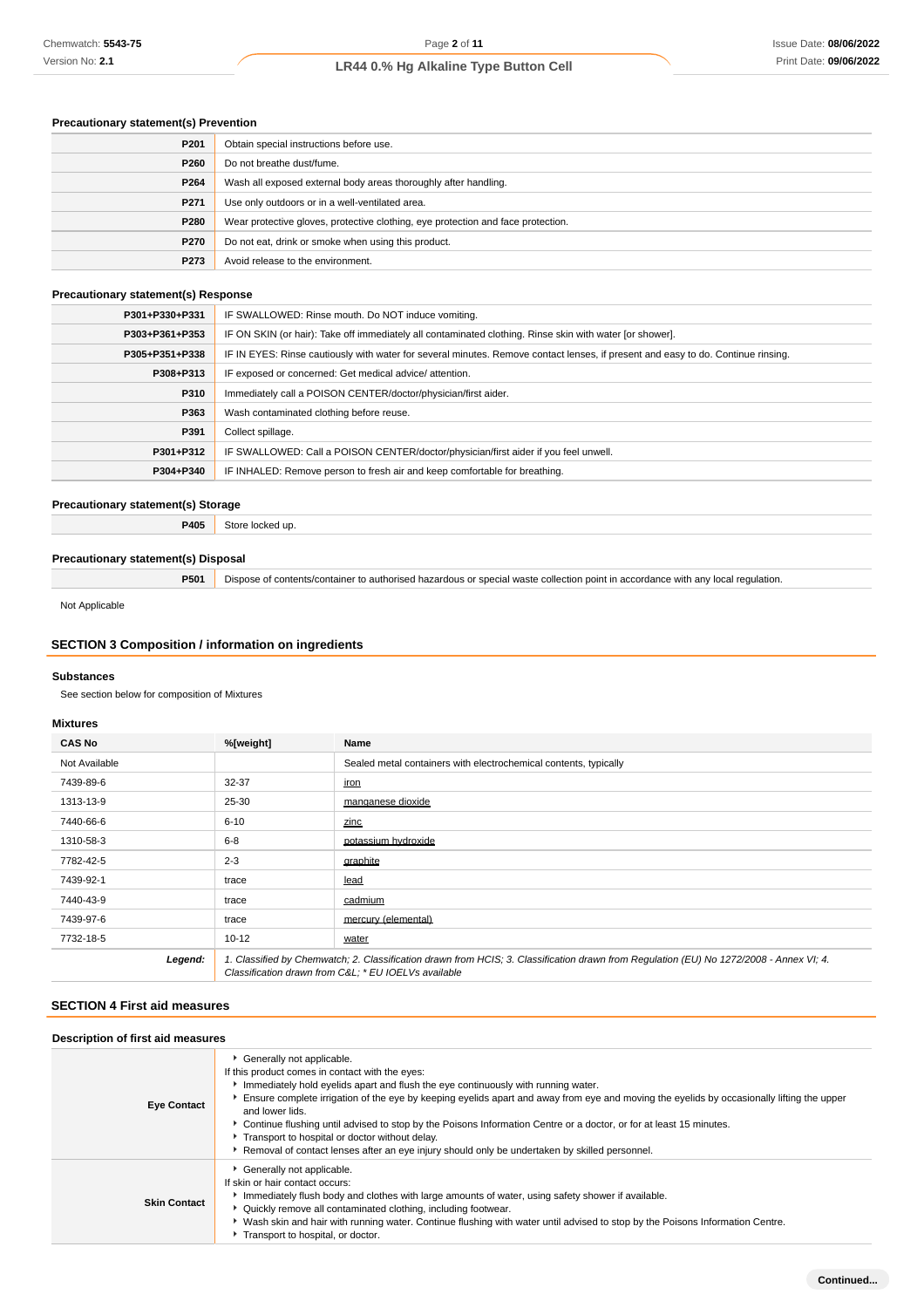| <b>Inhalation</b> | Generally not applicable.<br>If fumes or combustion products are inhaled remove from contaminated area.<br>Lay patient down. Keep warm and rested.<br>Prostheses such as false teeth, which may block airway, should be removed, where possible, prior to initiating first aid procedures.<br>Apply artificial respiration if not breathing, preferably with a demand valve resuscitator, bag-valve mask device, or pocket mask as trained.<br>Perform CPR if necessary.<br>Transport to hospital, or doctor, without delay.                                                                                                                                                            |
|-------------------|-----------------------------------------------------------------------------------------------------------------------------------------------------------------------------------------------------------------------------------------------------------------------------------------------------------------------------------------------------------------------------------------------------------------------------------------------------------------------------------------------------------------------------------------------------------------------------------------------------------------------------------------------------------------------------------------|
| Ingestion         | Generally not applicable.<br>For advice, contact a Poisons Information Centre or a doctor at once.<br>• Urgent hospital treatment is likely to be needed.<br>If swallowed do <b>NOT</b> induce vomiting.<br>If vomiting occurs, lean patient forward or place on left side (head-down position, if possible) to maintain open airway and prevent aspiration.<br>• Observe the patient carefully.<br>Never give liquid to a person showing signs of being sleepy or with reduced awareness; i.e. becoming unconscious.<br>• Give water to rinse out mouth, then provide liquid slowly and as much as casualty can comfortably drink.<br>F Transport to hospital or doctor without delay. |

#### **Indication of any immediate medical attention and special treatment needed**

Treat symptomatically.

For acute or short-term repeated exposures to highly alkaline materials:

- **Respiratory stress is uncommon but present occasionally because of soft tissue edema.**
- Unless endotracheal intubation can be accomplished under direct vision, cricothyroidotomy or tracheotomy may be necessary.
- Oxygen is given as indicated.
- The presence of shock suggests perforation and mandates an intravenous line and fluid administration.
- Damage due to alkaline corrosives occurs by liquefaction necrosis whereby the saponification of fats and solubilisation of proteins allow deep penetration into the tissue.

Alkalis continue to cause damage after exposure.

INGESTION:

- Milk and water are the preferred diluents
- No more than 2 glasses of water should be given to an adult.
- Neutralising agents should never be given since exothermic heat reaction may compound injury.
- \* Catharsis and emesis are absolutely contra-indicated.
- \* Activated charcoal does not absorb alkali.
- \* Gastric lavage should not be used.
- Supportive care involves the following:
- Withhold oral feedings initially.
- If endoscopy confirms transmucosal injury start steroids only within the first 48 hours.
- Carefully evaluate the amount of tissue necrosis before assessing the need for surgical intervention.
- Patients should be instructed to seek medical attention whenever they develop difficulty in swallowing (dysphagia).

SKIN AND EYE:

**Injury should be irrigated for 20-30 minutes.** 

Eye injuries require saline. [Ellenhorn & Barceloux: Medical Toxicology]

### **SECTION 5 Firefighting measures**

#### **Extinguishing media**

- Dry chemical powder.
- **BCF** (where regulations permit).
- ▶ Carbon dioxide.

#### **Special hazards arising from the substrate or mixture**

**Fire Incompatibility** None known.

#### **Advice for firefighters**

| <b>Fire Fighting</b>         | Alert Fire Brigade and tell them location and nature of hazard.<br>• Wear breathing apparatus plus protective gloves in the event of a fire.<br>▶ Prevent, by any means available, spillage from entering drains or water courses.<br>▶ Use fire fighting procedures suitable for surrounding area.<br>DO NOT approach containers suspected to be hot.<br>Cool fire exposed containers with water spray from a protected location.<br>If safe to do so, remove containers from path of fire.<br>Equipment should be thoroughly decontaminated after use.<br>Slight hazard when exposed to heat, flame and oxidisers. |
|------------------------------|----------------------------------------------------------------------------------------------------------------------------------------------------------------------------------------------------------------------------------------------------------------------------------------------------------------------------------------------------------------------------------------------------------------------------------------------------------------------------------------------------------------------------------------------------------------------------------------------------------------------|
| <b>Fire/Explosion Hazard</b> | • Non combustible.<br>Not considered a significant fire risk, however containers may burn.<br>Decomposition may produce toxic fumes of:<br>metal oxides<br>May emit poisonous fumes.<br>May emit corrosive fumes.                                                                                                                                                                                                                                                                                                                                                                                                    |
| <b>HAZCHEM</b>               | Not Applicable                                                                                                                                                                                                                                                                                                                                                                                                                                                                                                                                                                                                       |

### **SECTION 6 Accidental release measures**

**Personal precautions, protective equipment and emergency procedures**

See section 8

**Environmental precautions**

See section 12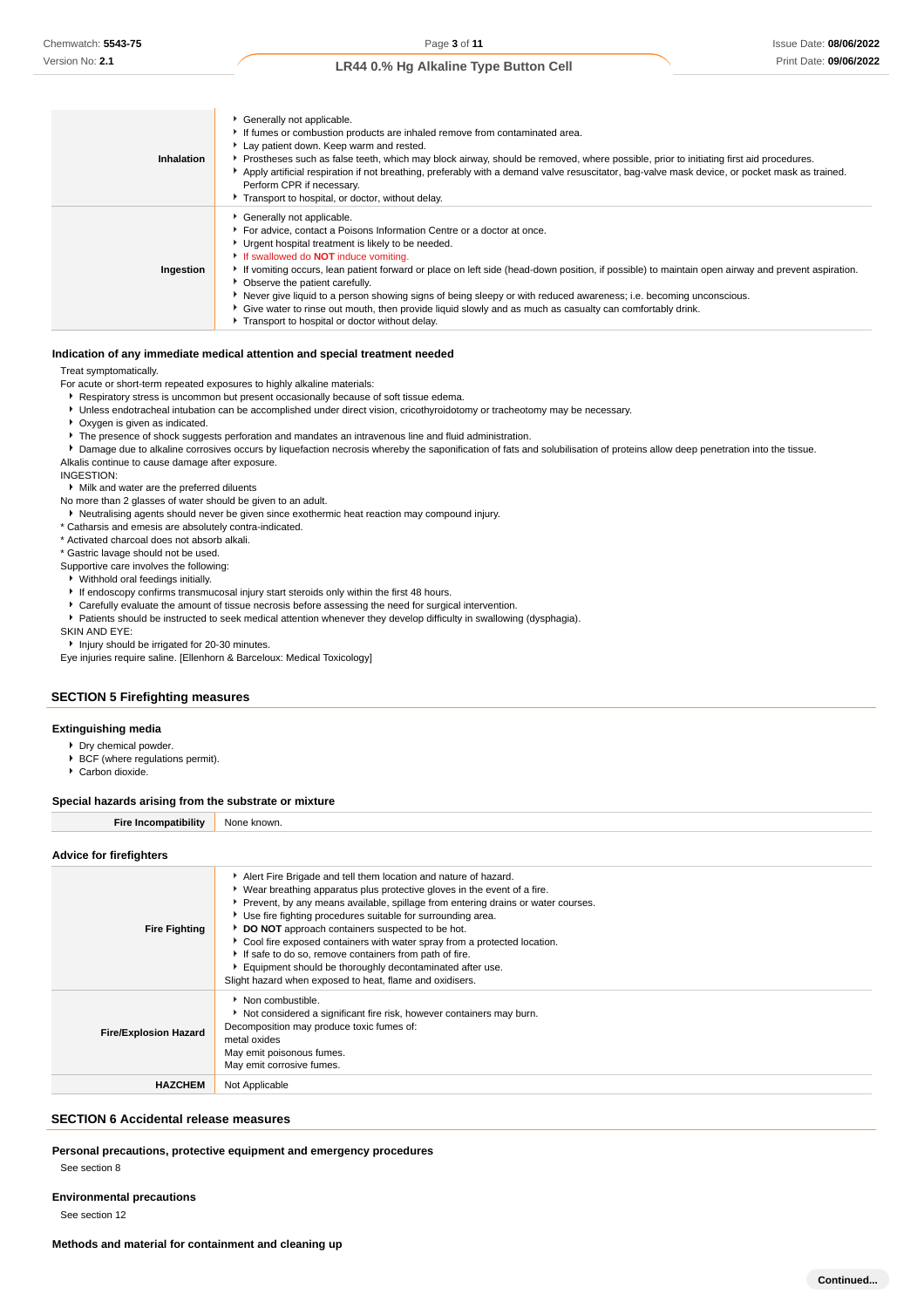| <b>Minor Spills</b> | Clean up all spills immediately.<br>Secure load if safe to do so.<br>Bundle/collect recoverable product.<br>Collect remaining material in containers with covers for disposal.                                                                                                                                                                                                                                                                                                        |
|---------------------|---------------------------------------------------------------------------------------------------------------------------------------------------------------------------------------------------------------------------------------------------------------------------------------------------------------------------------------------------------------------------------------------------------------------------------------------------------------------------------------|
| <b>Major Spills</b> | Clean up all spills immediately.<br>• Wear protective clothing, safety glasses, dust mask, gloves.<br>Secure load if safe to do so. Bundle/collect recoverable product.<br>Use dry clean up procedures and avoid generating dust.<br>▶ Vacuum up (consider explosion-proof machines designed to be grounded during storage and use).<br>▶ Water may be used to prevent dusting.<br>Collect remaining material in containers with covers for disposal.<br>Fiush spill area with water. |

Personal Protective Equipment advice is contained in Section 8 of the SDS.

# **SECTION 7 Handling and storage**

# **Precautions for safe handling** Limit all unnecessary personal contact.

|                   | ▶ Wear protective clothing when risk of exposure occurs.                                 |
|-------------------|------------------------------------------------------------------------------------------|
|                   | Use in a well-ventilated area.                                                           |
|                   | V When handling DO NOT eat, drink or smoke.                                              |
| Safe handling     | Always wash hands with soap and water after handling.                                    |
|                   | Avoid physical damage to containers.                                                     |
|                   | Use good occupational work practice.                                                     |
|                   | • Observe manufacturer's storage and handling recommendations contained within this SDS. |
| Other information | Store away from incompatible materials.                                                  |
|                   | ▶ Keep drv.                                                                              |
|                   | Store under cover.                                                                       |
|                   | Protect containers against physical damage.                                              |
|                   | • Observe manufacturer's storage and handling recommendations contained within this SDS. |
|                   | Store out of direct sunlight                                                             |
|                   |                                                                                          |

# **Conditions for safe storage, including any incompatibilities**

| Suitable container             | Packaging as recommended by manufacturer.                            |
|--------------------------------|----------------------------------------------------------------------|
| <b>Storage incompatibility</b> | Protect from accidental short-circuit.<br>Avoid strong acids, bases. |

### **SECTION 8 Exposure controls / personal protection**

### **Control parameters**

# **Occupational Exposure Limits (OEL)**

| <b>INGREDIENT DATA</b> |
|------------------------|
|                        |

| Source                       | Ingredient             | <b>Material name</b>                                                                | <b>TWA</b>                        | <b>STEL</b>      | Peak             | <b>Notes</b>                                                                                                                                                                                      |
|------------------------------|------------------------|-------------------------------------------------------------------------------------|-----------------------------------|------------------|------------------|---------------------------------------------------------------------------------------------------------------------------------------------------------------------------------------------------|
| Australia Exposure Standards | manganese<br>dioxide   | Manganese, dust &<br>compounds (as Mn)                                              | 1 $mg/m3$                         | Not<br>Available | Not<br>Available | Not Available                                                                                                                                                                                     |
| Australia Exposure Standards | potassium<br>hydroxide | Potassium hydroxide                                                                 | Not<br>Available                  | Not<br>Available | $2$ mg/m $3$     | Not Available                                                                                                                                                                                     |
| Australia Exposure Standards | graphite               | Graphite (all forms<br>except fibres) (respirable<br>dust) (natural &<br>synthetic) | $3$ mg/m $3$                      | Not<br>Available | Not<br>Available | (e) Containing no asbestos and < 1% crystalline<br>silica.                                                                                                                                        |
| Australia Exposure Standards | lead                   | Lead, inorganic dusts &<br>fumes (as Pb)                                            | $0.05$ mg/m $3$                   | Not<br>Available | Not<br>Available | Not Available                                                                                                                                                                                     |
| Australia Exposure Standards | cadmium                | Cadmium and<br>compounds (as Cd)                                                    | $0.01 \text{ mg/m}$ 3             | Not<br>Available | Not<br>Available | (g) Some compounds in these groups are<br>classified as carcinogenic or as sensitisers. Check<br>individual classification details on the safety data<br>sheet for information on classification. |
| Australia Exposure Standards | mercury<br>(elemental) | Mercury, elemental<br>vapour (as Hg)                                                | $0.003$ ppm $/$<br>0.025<br>mq/m3 | Not<br>Available | Not<br>Available | Not Available                                                                                                                                                                                     |

# **Emergency Limits**

| Ingredient          | TEEL-1                | TEEL-2             | TEEL-3                 |
|---------------------|-----------------------|--------------------|------------------------|
| iron                | $3.2 \text{ mg/m}$    | $35 \text{ mg/m}$  | 150 mg/m3              |
| manganese dioxide   | $4.7 \text{ mg/m}$ 3  | 7.9 mg/m3          | 690 mg/m3              |
| manganese dioxide   | $4.2 \text{ mg/m}$ 3  | $6.9 \text{ mg/m}$ | $41 \text{ mg/m}$      |
| zinc                | $6 \text{ mg/m}$ 3    | $21 \text{ mg/m}$  | $120 \text{ mg/m}$     |
| potassium hydroxide | $0.18 \text{ mg/m}$ 3 | $2 \text{ mg/m}$   | 54 mg/m3               |
| graphite            | $6 \text{ mg/m}$ 3    | 330 mg/m3          | $2,000 \text{ mg/m}$ 3 |
| lead                | $0.15$ mg/m $3$       | $120$ mg/m $3$     | 700 mg/m3              |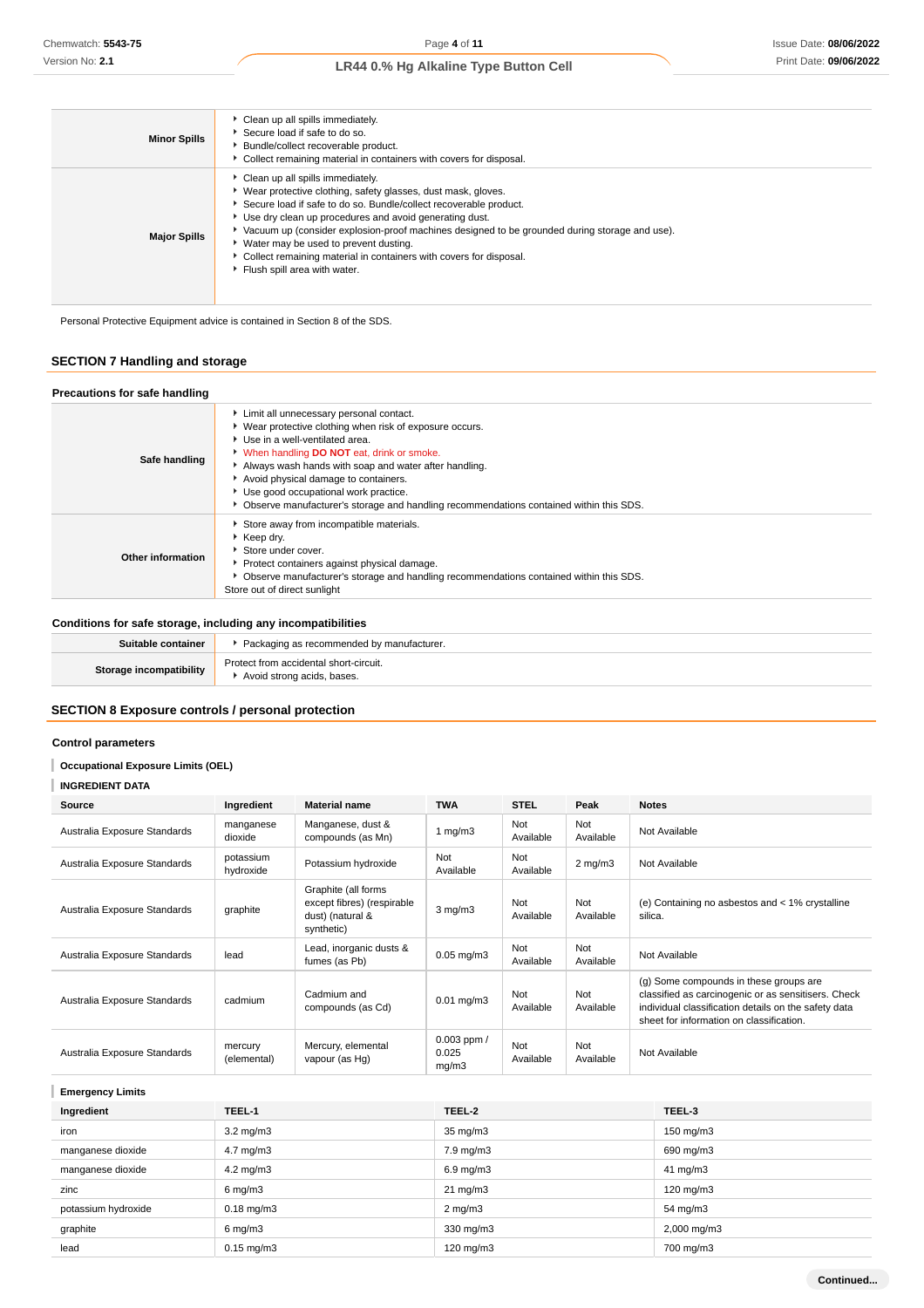Version No: **2.1**

# **LR44 0.% Hg Alkaline Type Button Cell**

| Ingredient          | TEEL-1               | TEEL-2        |                     | TEEL-3        |
|---------------------|----------------------|---------------|---------------------|---------------|
| cadmium             | Not Available        | Not Available |                     | Not Available |
| mercury (elemental) | $0.15$ mg/m $3$      | Not Available |                     | Not Available |
| Ingredient          | <b>Original IDLH</b> |               | <b>Revised IDLH</b> |               |
| iron                | Not Available        |               | Not Available       |               |
| manganese dioxide   | 500 mg/m3            |               | Not Available       |               |
| zinc                | Not Available        |               | Not Available       |               |
| potassium hydroxide | Not Available        |               | Not Available       |               |
| graphite            | 1,250 mg/m3          |               | Not Available       |               |
| lead                | Not Available        |               | Not Available       |               |
| cadmium             | 9 mg/m3              |               | Not Available       |               |
| mercury (elemental) | $10 \text{ mg/m}$ 3  |               | Not Available       |               |
| water               | Not Available        |               | Not Available       |               |

#### **Exposure controls**

| Appropriate engineering<br>controls | Articles or manufactured items, in their original condition, generally don't require engineering controls during handling or in normal use.<br>Exceptions may arise following extensive use and subsequent wear, during recycling or disposal operations where substances, found in the<br>article, may be released to the environment. |
|-------------------------------------|-----------------------------------------------------------------------------------------------------------------------------------------------------------------------------------------------------------------------------------------------------------------------------------------------------------------------------------------|
| <b>Personal protection</b>          |                                                                                                                                                                                                                                                                                                                                         |
| Eye and face protection             | None under normal operating conditions.<br><b>OTHERWISE:</b><br>Safety glasses with side shields                                                                                                                                                                                                                                        |
| <b>Skin protection</b>              | See Hand protection below                                                                                                                                                                                                                                                                                                               |
| Hands/feet protection               | None under normal operating conditions.<br><b>OTHERWISE:</b><br>Wear general protective gloves, eg. light weight rubber gloves.                                                                                                                                                                                                         |
| <b>Body protection</b>              | See Other protection below                                                                                                                                                                                                                                                                                                              |
| Other protection                    | None under normal operating conditions.<br><b>OTHERWISE:</b><br>• Overalls.<br>P.V.C apron.<br>Barrier cream.<br>Skin cleansing cream.<br>Eye wash unit.                                                                                                                                                                                |

# **Recommended material(s)**

T **GLOVE SELECTION INDEX**

Glove selection is based on a modified presentation of the:

**"Forsberg Clothing Performance Index".**

The effect(s) of the following substance(s) are taken into account in the **computer-**

**generated** selection:

LR44 0.% Hg Alkaline Type Button Cell

| <b>Material</b>       | <b>CPI</b> |
|-----------------------|------------|
| <b>BUTYL</b>          | A          |
| <b>NEOPRENE</b>       | A          |
| <b>NATURAL RUBBER</b> | C          |
| NATURAL+NEOPRENE      | C          |
| <b>NITRILE</b>        | C          |
| NITRILE+PVC           | C          |
| <b>PVA</b>            | C          |
| <b>PVC</b>            | C          |
| <b>VITON</b>          | C          |

\* CPI - Chemwatch Performance Index

B: Satisfactory; may degrade after 4 hours continuous immersion

C: Poor to Dangerous Choice for other than short term immersion

**NOTE**: As a series of factors will influence the actual performance of the glove, a final selection must be based on detailed observation. -

\* Where the glove is to be used on a short term, casual or infrequent basis, factors such as "feel" or convenience (e.g. disposability), may dictate a choice of gloves which might otherwise be unsuitable following long-term or frequent use. A qualified practitioner should be consulted.

#### **Respiratory protection**

Type HG-P Filter of sufficient capacity. (AS/NZS 1716 & 1715, EN 143:2000 & 149:2001, ANSI Z88 or national equivalent)

Where the concentration of gas/particulates in the breathing zone, approaches or exceeds the "Exposure Standard" (or ES), respiratory protection is required. Degree of protection varies with both face-piece and Class of filter; the nature of protection varies with Type of filter.

| <b>Required Minimum</b><br><b>Protection Factor</b> | <b>Half-Face</b><br>Respirator | <b>Full-Face</b><br>Respirator     | <b>Powered Air</b><br>Respirator        |
|-----------------------------------------------------|--------------------------------|------------------------------------|-----------------------------------------|
| up to $10 \times ES$                                | <b>HG-AUS P2</b>               | $\blacksquare$                     | HG-PAPR-AUS /<br>Class 1 P <sub>2</sub> |
| up to $50 \times ES$                                |                                | HG-AUS / Class<br>1 P <sub>2</sub> |                                         |
| up to $100 \times ES$                               |                                | <b>HG-2 P2</b>                     | HG-PAPR-2 P2 ^                          |

#### ^ - Full-face

A(All classes) = Organic vapours, B AUS or B1 = Acid gasses, B2 = Acid gas or hydrogen cyanide(HCN), B3 = Acid gas or hydrogen cyanide(HCN), E = Sulfur dioxide(SO2), G = Agricultural chemicals, K = Ammonia(NH3), Hg = Mercury, NO = Oxides of nitrogen,  $MB =$  Methyl bromide,  $AX =$  Low boiling point organic compounds(below 65 degC)

Respiratory protection not normally required due to the physical form of the product.

A: Best Selection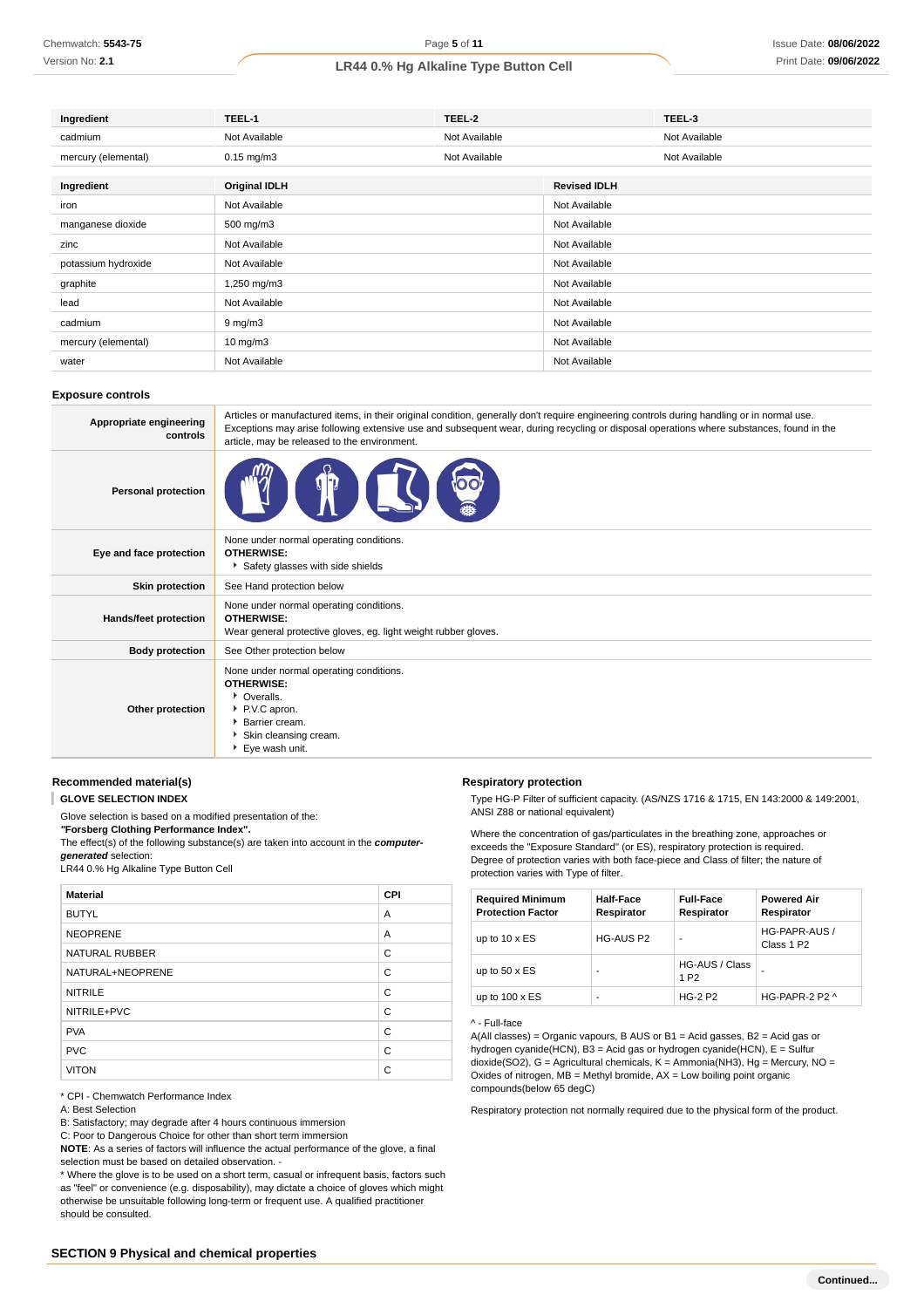# **Information on basic physical and chemical properties**

| Appearance                                      | Button shaped solid with no odour; insoluble in water. |                                            |                |  |  |
|-------------------------------------------------|--------------------------------------------------------|--------------------------------------------|----------------|--|--|
|                                                 |                                                        |                                            |                |  |  |
| <b>Physical state</b>                           | Manufactured                                           | Relative density (Water = 1)               | Not Available  |  |  |
| Odour                                           | Not Available                                          | Partition coefficient n-octanol<br>/ water | Not Available  |  |  |
| <b>Odour threshold</b>                          | Not Available                                          | Auto-ignition temperature (°C)             | Not Applicable |  |  |
| pH (as supplied)                                | Not Applicable                                         | <b>Decomposition temperature</b>           | Not Available  |  |  |
| Melting point / freezing point<br>(°C)          | Not Applicable                                         | Viscosity (cSt)                            | Not Applicable |  |  |
| Initial boiling point and boiling<br>range (°C) | Not Applicable                                         | Molecular weight (g/mol)                   | Not Applicable |  |  |
| Flash point (°C)                                | Not Applicable                                         | <b>Taste</b>                               | Not Available  |  |  |
| <b>Evaporation rate</b>                         | Not Applicable                                         | <b>Explosive properties</b>                | Not Available  |  |  |
| Flammability                                    | Not Applicable                                         | <b>Oxidising properties</b>                | Not Available  |  |  |
| Upper Explosive Limit (%)                       | Not Applicable                                         | Surface Tension (dyn/cm or<br>$mN/m$ )     | Not Applicable |  |  |
| Lower Explosive Limit (%)                       | Not Applicable                                         | <b>Volatile Component (%vol)</b>           | Not Applicable |  |  |
| Vapour pressure (kPa)                           | Not Applicable                                         | Gas group                                  | Not Available  |  |  |
| Solubility in water                             | Immiscible                                             | pH as a solution (Not<br>Available%)       | Not Applicable |  |  |
| Vapour density $(Air = 1)$                      | Not Applicable                                         | VOC g/L                                    | Not Applicable |  |  |

# **SECTION 10 Stability and reactivity**

| Reactivity                                 | See section 7                                                                                                                        |
|--------------------------------------------|--------------------------------------------------------------------------------------------------------------------------------------|
| <b>Chemical stability</b>                  | • Unstable in the presence of incompatible materials.<br>▶ Product is considered stable.<br>Hazardous polymerisation will not occur. |
| Possibility of hazardous<br>reactions      | See section 7                                                                                                                        |
| <b>Conditions to avoid</b>                 | See section 7                                                                                                                        |
| Incompatible materials                     | See section 7                                                                                                                        |
| <b>Hazardous decomposition</b><br>products | See section 5                                                                                                                        |

# **SECTION 11 Toxicological information**

| Information on toxicological effects |                                                                                                                                                                                                                                                                                                                                                                                                                                                          |                   |
|--------------------------------------|----------------------------------------------------------------------------------------------------------------------------------------------------------------------------------------------------------------------------------------------------------------------------------------------------------------------------------------------------------------------------------------------------------------------------------------------------------|-------------------|
| <b>Inhaled</b>                       | Not normally a hazard due to physical form of product.<br>Inhaling corrosive bases may irritate the respiratory tract. Symptoms include cough, choking, pain and damage to the mucous membrane.<br>High concentrations cause inflamed airways and watery swelling of the lungs with oedema.                                                                                                                                                              |                   |
| Ingestion                            | Not normally a hazard due to physical form of product.<br>Ingestion of alkaline corrosives may produce burns around the mouth, ulcerations and swellings of the mucous membranes, profuse saliva<br>production, with an inability to speak or swallow. Both the oesophagus and stomach may experience burning pain; vomiting and diarrhoea may<br>follow.                                                                                                |                   |
| <b>Skin Contact</b>                  | Not normally a hazard due to physical form of product.<br>Skin contact with alkaline corrosives may produce severe pain and burns; brownish stains may develop. The corroded area may be soft,<br>gelatinous and necrotic; tissue destruction may be deep.                                                                                                                                                                                               |                   |
| Eye                                  | Not normally a hazard due to physical form of product.<br>Direct eye contact with corrosive bases can cause pain and burns. There may be swelling, epithelium destruction, clouding of the cornea and<br>inflammation of the iris. Mild cases often resolve; severe cases can be prolonged with complications such as persistent swelling, scarring,<br>permanent cloudiness, bulging of the eye, cataracts, eyelids glued to the eyeball and blindness. |                   |
| Chronic                              | Repeated or prolonged exposure to corrosives may result in the erosion of teeth, inflammatory and ulcerative changes in the mouth and necrosis<br>(rarely) of the jaw. Bronchial irritation, with cough, and frequent attacks of bronchial pneumonia may ensue.                                                                                                                                                                                          |                   |
|                                      |                                                                                                                                                                                                                                                                                                                                                                                                                                                          |                   |
|                                      | <b>TOVICITY</b>                                                                                                                                                                                                                                                                                                                                                                                                                                          | <b>IDDITATION</b> |

| LR44 0.% Hg Alkaline Type<br><b>Button Cell</b> | <b>TOXICITY</b>                                 | <b>IRRITATION</b>                                    |
|-------------------------------------------------|-------------------------------------------------|------------------------------------------------------|
|                                                 | Not Available                                   | Not Available                                        |
|                                                 | <b>TOXICITY</b>                                 | <b>IRRITATION</b>                                    |
| iron                                            | Oral (Rat) LD50; 98600 mg/kg <sup>[2]</sup>     | Not Available                                        |
| manganese dioxide                               | <b>TOXICITY</b>                                 | <b>IRRITATION</b>                                    |
|                                                 | Oral (Rat) LD50; >3478 mg/kg <sup>[2]</sup>     | Eye: no adverse effect observed (not irritating)[1]  |
|                                                 |                                                 | Skin: no adverse effect observed (not irritating)[1] |
| zinc                                            | <b>TOXICITY</b>                                 | <b>IRRITATION</b>                                    |
|                                                 | Dermal (rabbit) LD50: 1130 mg/kg <sup>[2]</sup> | Eye: no adverse effect observed (not irritating)[1]  |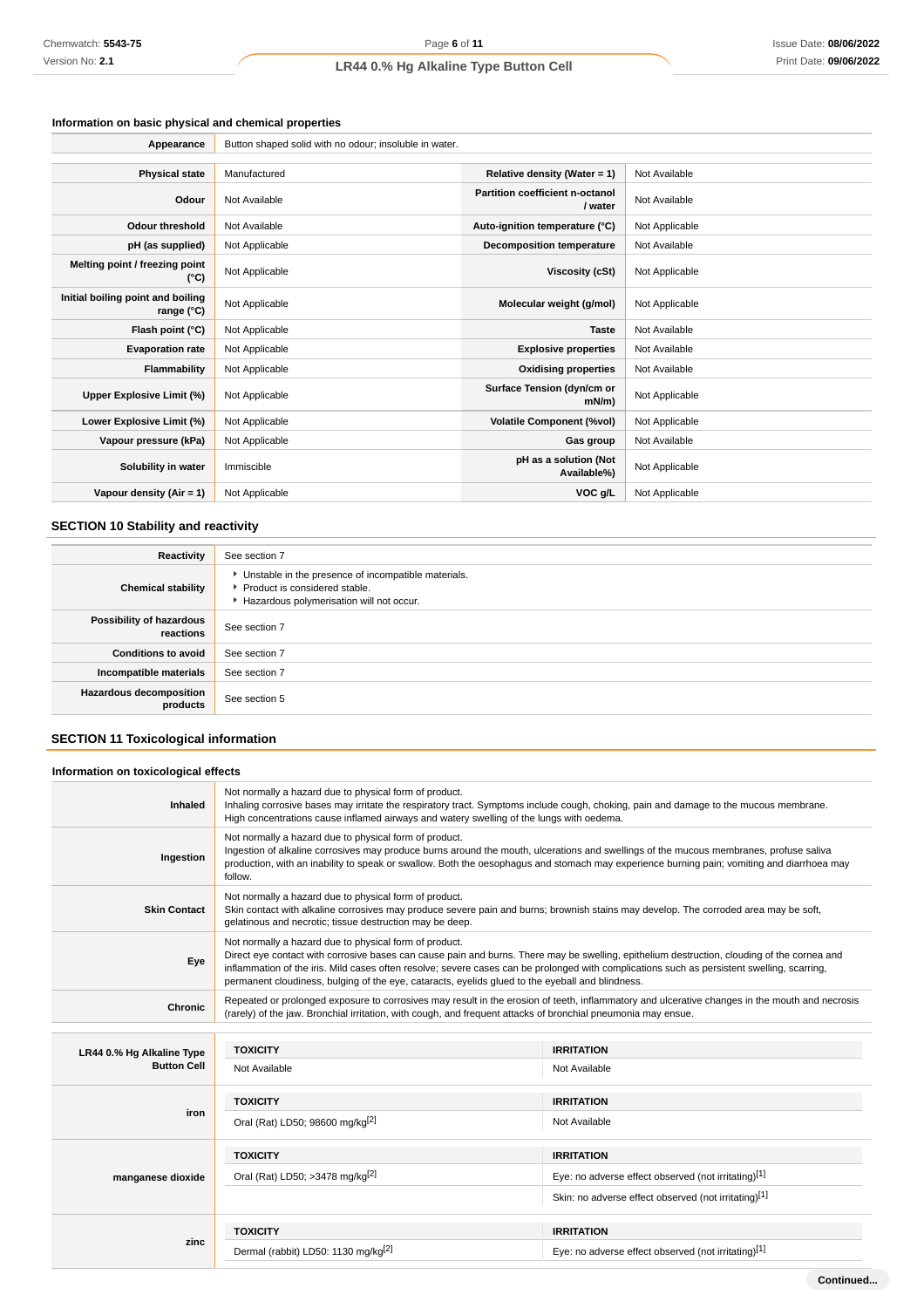|                                                           | Oral (Rat) LD50; >2000 mg/kg <sup>[1]</sup>                                                                                                                                                                                                                                                                                                                                                                        | Skin: no adverse effect observed (not irritating)[1]                                                                                                                                                                                                                                                                                                                                                                                                                                                                                                                                             |  |
|-----------------------------------------------------------|--------------------------------------------------------------------------------------------------------------------------------------------------------------------------------------------------------------------------------------------------------------------------------------------------------------------------------------------------------------------------------------------------------------------|--------------------------------------------------------------------------------------------------------------------------------------------------------------------------------------------------------------------------------------------------------------------------------------------------------------------------------------------------------------------------------------------------------------------------------------------------------------------------------------------------------------------------------------------------------------------------------------------------|--|
|                                                           | <b>TOXICITY</b>                                                                                                                                                                                                                                                                                                                                                                                                    | <b>IRRITATION</b>                                                                                                                                                                                                                                                                                                                                                                                                                                                                                                                                                                                |  |
|                                                           | Oral (Rat) LD50; 273 mg/kg <sup>[2]</sup>                                                                                                                                                                                                                                                                                                                                                                          | Eye (rabbit):1mg/24h rinse-moderate                                                                                                                                                                                                                                                                                                                                                                                                                                                                                                                                                              |  |
| potassium hydroxide                                       |                                                                                                                                                                                                                                                                                                                                                                                                                    | Skin (human): 50 mg/24h SEVERE                                                                                                                                                                                                                                                                                                                                                                                                                                                                                                                                                                   |  |
|                                                           |                                                                                                                                                                                                                                                                                                                                                                                                                    | Skin (rabbit): 50 mg/24h SEVERE                                                                                                                                                                                                                                                                                                                                                                                                                                                                                                                                                                  |  |
|                                                           | <b>TOXICITY</b>                                                                                                                                                                                                                                                                                                                                                                                                    | <b>IRRITATION</b>                                                                                                                                                                                                                                                                                                                                                                                                                                                                                                                                                                                |  |
| graphite                                                  | Inhalation(Rat) LC50; >2 mg/L4h[1]                                                                                                                                                                                                                                                                                                                                                                                 | Not Available                                                                                                                                                                                                                                                                                                                                                                                                                                                                                                                                                                                    |  |
|                                                           | Oral (Rat) LD50; >2000 mg/kg[1]                                                                                                                                                                                                                                                                                                                                                                                    |                                                                                                                                                                                                                                                                                                                                                                                                                                                                                                                                                                                                  |  |
|                                                           | <b>TOXICITY</b>                                                                                                                                                                                                                                                                                                                                                                                                    | <b>IRRITATION</b>                                                                                                                                                                                                                                                                                                                                                                                                                                                                                                                                                                                |  |
|                                                           | dermal (rat) LD50: >2000 mg/kg[1]                                                                                                                                                                                                                                                                                                                                                                                  | Not Available                                                                                                                                                                                                                                                                                                                                                                                                                                                                                                                                                                                    |  |
| lead                                                      | Inhalation(Rat) LC50; $>5.05$ mg/l4h <sup>[1]</sup>                                                                                                                                                                                                                                                                                                                                                                |                                                                                                                                                                                                                                                                                                                                                                                                                                                                                                                                                                                                  |  |
|                                                           | Oral (Rat) LD50; >2000 mg/kg[1]                                                                                                                                                                                                                                                                                                                                                                                    |                                                                                                                                                                                                                                                                                                                                                                                                                                                                                                                                                                                                  |  |
|                                                           | <b>TOXICITY</b>                                                                                                                                                                                                                                                                                                                                                                                                    | <b>IRRITATION</b>                                                                                                                                                                                                                                                                                                                                                                                                                                                                                                                                                                                |  |
| cadmium                                                   | Inhalation(Rabbit) LC50; 0.028 mg/L4h <sup>[1]</sup>                                                                                                                                                                                                                                                                                                                                                               | Not Available                                                                                                                                                                                                                                                                                                                                                                                                                                                                                                                                                                                    |  |
|                                                           | Oral (Rat) LD50; 225 mg/kg <sup>[2]</sup>                                                                                                                                                                                                                                                                                                                                                                          |                                                                                                                                                                                                                                                                                                                                                                                                                                                                                                                                                                                                  |  |
|                                                           | <b>TOXICITY</b>                                                                                                                                                                                                                                                                                                                                                                                                    | <b>IRRITATION</b>                                                                                                                                                                                                                                                                                                                                                                                                                                                                                                                                                                                |  |
| mercury (elemental)                                       | Inhalation(Rat) LC50; $>0.007$ mg/L4h <sup>[1]</sup>                                                                                                                                                                                                                                                                                                                                                               | Not Available                                                                                                                                                                                                                                                                                                                                                                                                                                                                                                                                                                                    |  |
|                                                           | Oral (Rat) LD50; >2000 mg/kg <sup>[1]</sup>                                                                                                                                                                                                                                                                                                                                                                        |                                                                                                                                                                                                                                                                                                                                                                                                                                                                                                                                                                                                  |  |
|                                                           | <b>TOXICITY</b>                                                                                                                                                                                                                                                                                                                                                                                                    | <b>IRRITATION</b>                                                                                                                                                                                                                                                                                                                                                                                                                                                                                                                                                                                |  |
| water                                                     | Oral (Rat) LD50; >90000 mg/kg[2]                                                                                                                                                                                                                                                                                                                                                                                   | Not Available                                                                                                                                                                                                                                                                                                                                                                                                                                                                                                                                                                                    |  |
| Legend:                                                   | 1. Value obtained from Europe ECHA Registered Substances - Acute toxicity 2.* Value obtained from manufacturer's SDS. Unless otherwise<br>specified data extracted from RTECS - Register of Toxic Effect of chemical Substances                                                                                                                                                                                    |                                                                                                                                                                                                                                                                                                                                                                                                                                                                                                                                                                                                  |  |
|                                                           |                                                                                                                                                                                                                                                                                                                                                                                                                    |                                                                                                                                                                                                                                                                                                                                                                                                                                                                                                                                                                                                  |  |
| <b>ZINC</b>                                               | The material may cause skin irritation after prolonged or repeated exposure and may produce on contact skin redness, swelling, the production of<br>vesicles, scaling and thickening of the skin.                                                                                                                                                                                                                  |                                                                                                                                                                                                                                                                                                                                                                                                                                                                                                                                                                                                  |  |
| <b>POTASSIUM HYDROXIDE</b>                                | The material may produce moderate eye irritation leading to inflammation. Repeated or prolonged exposure to irritants may produce<br>conjunctivitis.<br>The material may cause severe skin irritation after prolonged or repeated exposure and may produce on contact skin redness, swelling, the<br>production of vesicles, scaling and thickening of the skin. Repeated exposures may produce severe ulceration. |                                                                                                                                                                                                                                                                                                                                                                                                                                                                                                                                                                                                  |  |
| <b>LEAD</b>                                               | workers.                                                                                                                                                                                                                                                                                                                                                                                                           | WARNING: Lead is a cumulative poison and has the potential to cause abortion and intellectual impairment to unborn children of pregnant                                                                                                                                                                                                                                                                                                                                                                                                                                                          |  |
| <b>MERCURY (ELEMENTAL)</b>                                | Animal studies have shown that mercury may be a reproductive effector.                                                                                                                                                                                                                                                                                                                                             |                                                                                                                                                                                                                                                                                                                                                                                                                                                                                                                                                                                                  |  |
| <b>MANGANESE DIOXIDE &amp; ZINC</b><br>& GRAPHITE & WATER | No significant acute toxicological data identified in literature search.                                                                                                                                                                                                                                                                                                                                           |                                                                                                                                                                                                                                                                                                                                                                                                                                                                                                                                                                                                  |  |
| <b>DOTACOURS UVDDOVIDE 9</b>                              |                                                                                                                                                                                                                                                                                                                                                                                                                    | Asthma-like symptoms may continue for months or even years after exposure to the material ends. This may be due to a non-allergic condition<br>known as reactive airways dysfunction syndrome (RADS) which can occur after exposure to high levels of highly irritating compound. Main<br>criteria for diagnosing RADS include the absence of previous airways disease in a non-atopic individual, with sudden onset of persistent<br>a collector polonista e la compa de la disponsa sola di son service de dels footened. Adema soldante del dispo<br>$\mathcal{L}$ $\mathcal{L}$ DADO is also |  |

**POTASSIUM HYDROXIDE & GRAPHITE & MERCURY (ELEMENTAL)** asthma-like symptoms within minutes to hours of a documented exposure to the irritant. Other criteria for diagnosis of RADS include a reversible airflow pattern on lung function tests, moderate to severe bronchial hyperreactivity on methacholine challenge testing, and the lack of minimal lymphocytic inflammation, without eosinophilia. RADS (or asthma) following an irritating inhalation is an infrequent disorder with rates related to the concentration of and duration of exposure to the irritating substance. On the other hand, industrial bronchitis is a disorder that occurs as a result of exposure due to high concentrations of irritating substance (often particles) and is completely reversible after exposure ceases. The disorder is characterized by difficulty breathing, cough and mucus production.

| <b>Acute Toxicity</b>                       | $\checkmark$ | Carcinogenicity                 | v                                                                                                  |
|---------------------------------------------|--------------|---------------------------------|----------------------------------------------------------------------------------------------------|
| <b>Skin Irritation/Corrosion</b>            | ✔            | Reproductivity                  | ж                                                                                                  |
| <b>Serious Eye Damage/Irritation</b>        | $\checkmark$ | <b>STOT - Single Exposure</b>   | ×                                                                                                  |
| <b>Respiratory or Skin</b><br>sensitisation | ×            | <b>STOT - Repeated Exposure</b> | ×                                                                                                  |
| <b>Mutagenicity</b>                         | ×            | <b>Aspiration Hazard</b>        | ×                                                                                                  |
|                                             |              | Legend:                         | $\blacktriangleright$ – Data either not available or does not fill the criteria for classification |

 $\blacktriangleright$  – Data available to make classification

# **SECTION 12 Ecological information**

#### **Toxicity LR44 0.% Hg Alkaline Type Button Cell Endpoint Test Duration (hr) Species Value Source** Not<br>Available Not Not Available Not Available Not Available Not Available Not Available Not Ava<br>Available Ava Available Not Available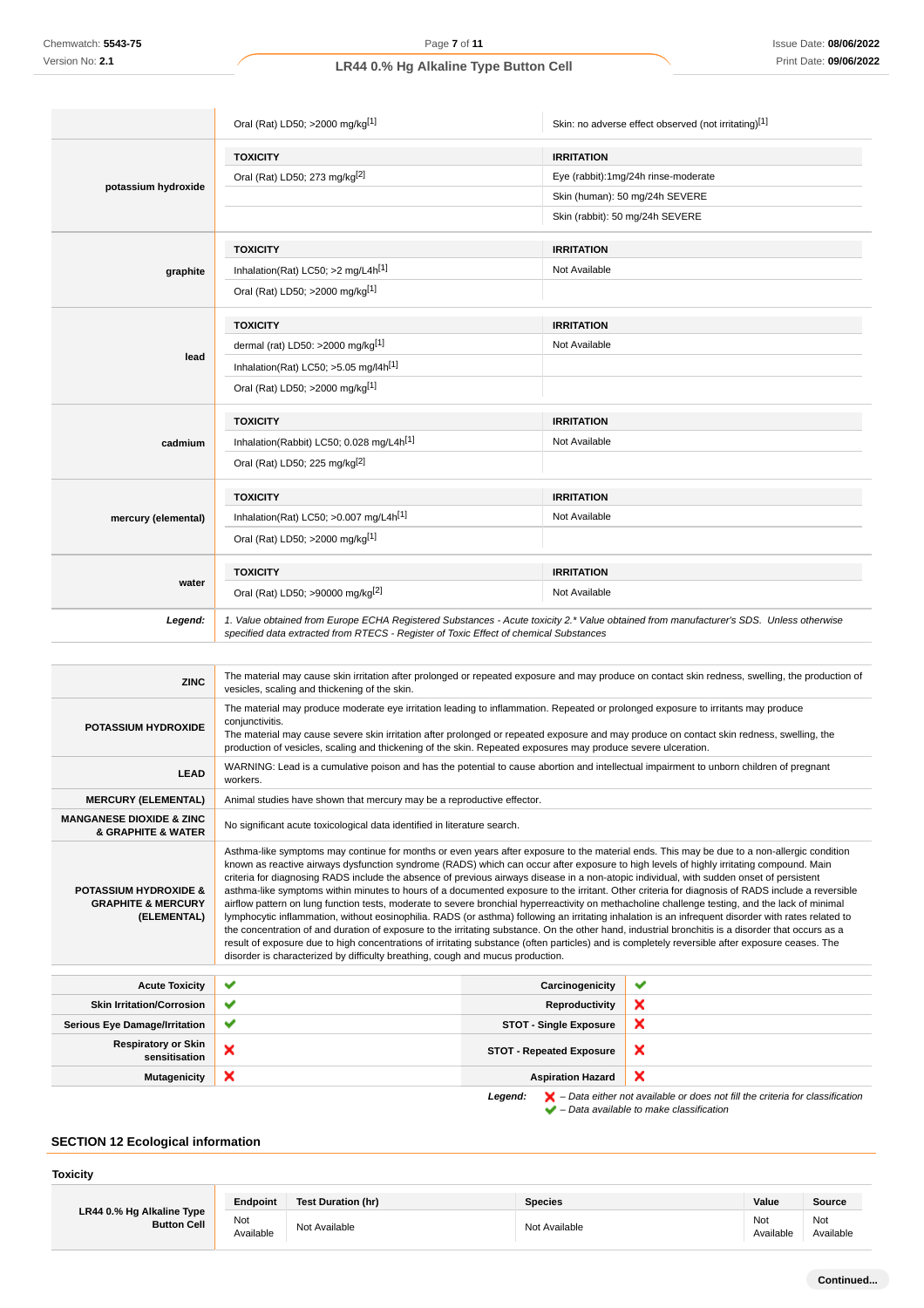|                     | Endpoint         | <b>Test Duration (hr)</b> | <b>Species</b>                |                      | Value               | <b>Source</b>           |
|---------------------|------------------|---------------------------|-------------------------------|----------------------|---------------------|-------------------------|
|                     | NOEC(ECx)        | 48h                       | Algae or other aquatic plants |                      | $0.1 - 4$ mg/l      | 4                       |
| iron                | EC50             | 72h                       | Algae or other aquatic plants |                      | 18 <sub>mg</sub> /l | $\overline{c}$          |
|                     | EC50             | 48h                       | Crustacea                     |                      | $>100$ mg/l         | $\overline{\mathbf{c}}$ |
|                     | LC50             | 96h                       | Fish                          |                      | $0.05$ mg/l         | $\overline{2}$          |
|                     | Endpoint         | <b>Test Duration (hr)</b> | <b>Species</b>                |                      | Value               | Source                  |
| manganese dioxide   | NOEC(ECx)        | 48h                       | Crustacea                     |                      | 0.022mg/l           | $\overline{2}$          |
|                     | EC50             | 48h                       | Crustacea                     |                      | >0.022mg/l          | $\overline{2}$          |
|                     | Endpoint         | <b>Test Duration (hr)</b> | <b>Species</b>                | Value                |                     | Source                  |
|                     | EC50(ECx)        | 72h                       | Algae or other aquatic plants | $0.005$ mg/l         |                     | 4                       |
|                     | <b>EC50</b>      | 72h                       | Algae or other aquatic plants | $0.005$ mg/l         |                     | 4                       |
| zinc                | EC50             | 48h                       | Crustacea                     | 1.4 <sub>mg</sub> /l |                     | $\overline{c}$          |
|                     | EC50             | 96h                       | Algae or other aquatic plants |                      | 0.264-0.881mg/l     | 4                       |
|                     | <b>LC50</b>      | 96h                       | Fish                          | $0.16$ mg/L          |                     | 4                       |
|                     | Endpoint         | <b>Test Duration (hr)</b> | <b>Species</b>                |                      | Value               | <b>Source</b>           |
| potassium hydroxide | NOEC(ECx)        | 24h                       | Fish                          |                      | 28mg/l              | $\overline{2}$          |
|                     | <b>LC50</b>      | 96h                       | Fish                          |                      | 80mg/l              | $\overline{\mathbf{c}}$ |
|                     | Endpoint         | <b>Test Duration (hr)</b> | <b>Species</b>                |                      | Value               | <b>Source</b>           |
|                     | NOEC(ECx)        | 72h                       | Algae or other aquatic plants |                      | $>=100$ mg/l        | $\overline{c}$          |
| graphite            | EC50             | 72h                       | Algae or other aquatic plants |                      | $>100$ mg/l         | $\overline{2}$          |
|                     | <b>EC50</b>      | 48h                       | Crustacea                     |                      | $>100$ mg/l         | 2                       |
|                     | <b>LC50</b>      | 96h                       | Fish                          |                      | $>100$ mg/l         | 2                       |
|                     | Endpoint         | <b>Test Duration (hr)</b> | <b>Species</b>                | Value                |                     | Source                  |
|                     | NOEC(ECx)        | Not Available             | Crustacea                     | 0.051mg/L            |                     | 5                       |
| lead                | <b>EC50</b>      | 72h                       | Algae or other aquatic plants | 1.191mg/L            |                     | 4                       |
|                     | EC50             | 96h                       | Algae or other aquatic plants |                      | 0.282-0.864mg/l     | 4                       |
|                     | <b>LC50</b>      | 96h                       | Fish                          | 1.17mg/l             |                     | 4                       |
|                     | Endpoint         | <b>Test Duration (hr)</b> | <b>Species</b>                | Value                |                     | Source                  |
|                     | EC50(ECx)        | 24h                       | Algae or other aquatic plants | $0.001$ mg/L         |                     | 4                       |
|                     | EC50             | 72h                       | Algae or other aquatic plants | $>6$ mg/l            |                     | 4                       |
| cadmium             | <b>EC50</b>      | 48h                       | Crustacea                     | 0.54-0.62mg/l        |                     | $\overline{4}$          |
|                     | EC50             | 96h                       | Algae or other aquatic plants |                      | 0.049-0.162mg/l     | $\overline{4}$          |
|                     | LC50             | 96h                       | Fish                          | 4.2-6.9mg/l          |                     | Not<br>Available        |
|                     | Endpoint         | <b>Test Duration (hr)</b> | <b>Species</b>                | Value                |                     | Source                  |
|                     | NOEC(ECx)        | 504h                      | Algae or other aquatic plants |                      | 0.001-1.052mg/l     | 4                       |
| mercury (elemental) | EC50             | 72h                       | Algae or other aquatic plants | 0.034mg/L            |                     | 4                       |
|                     | EC50             | 96h                       | Algae or other aquatic plants | 0.677mg/L            |                     | $\overline{4}$          |
|                     | <b>LC50</b>      | 96h                       | Fish                          | $0.033$ mg/l         |                     | 4                       |
|                     | Endpoint         | <b>Test Duration (hr)</b> | <b>Species</b>                |                      | Value               | Source                  |
| water               | Not<br>Available | Not Available             | Not Available                 |                      | Not<br>Available    | Not<br>Available        |

### **DO NOT** discharge into sewer or waterways.

# **Persistence and degradability**

| Ina   | п.<br>Vater/Soil | ence: Air  |
|-------|------------------|------------|
| water | LOW              | <b>LOW</b> |

| <b>Bioaccumulative potential</b> |                                       |
|----------------------------------|---------------------------------------|
| Ingredient                       | <b>Bioaccumulation</b>                |
|                                  | No Data available for all ingredients |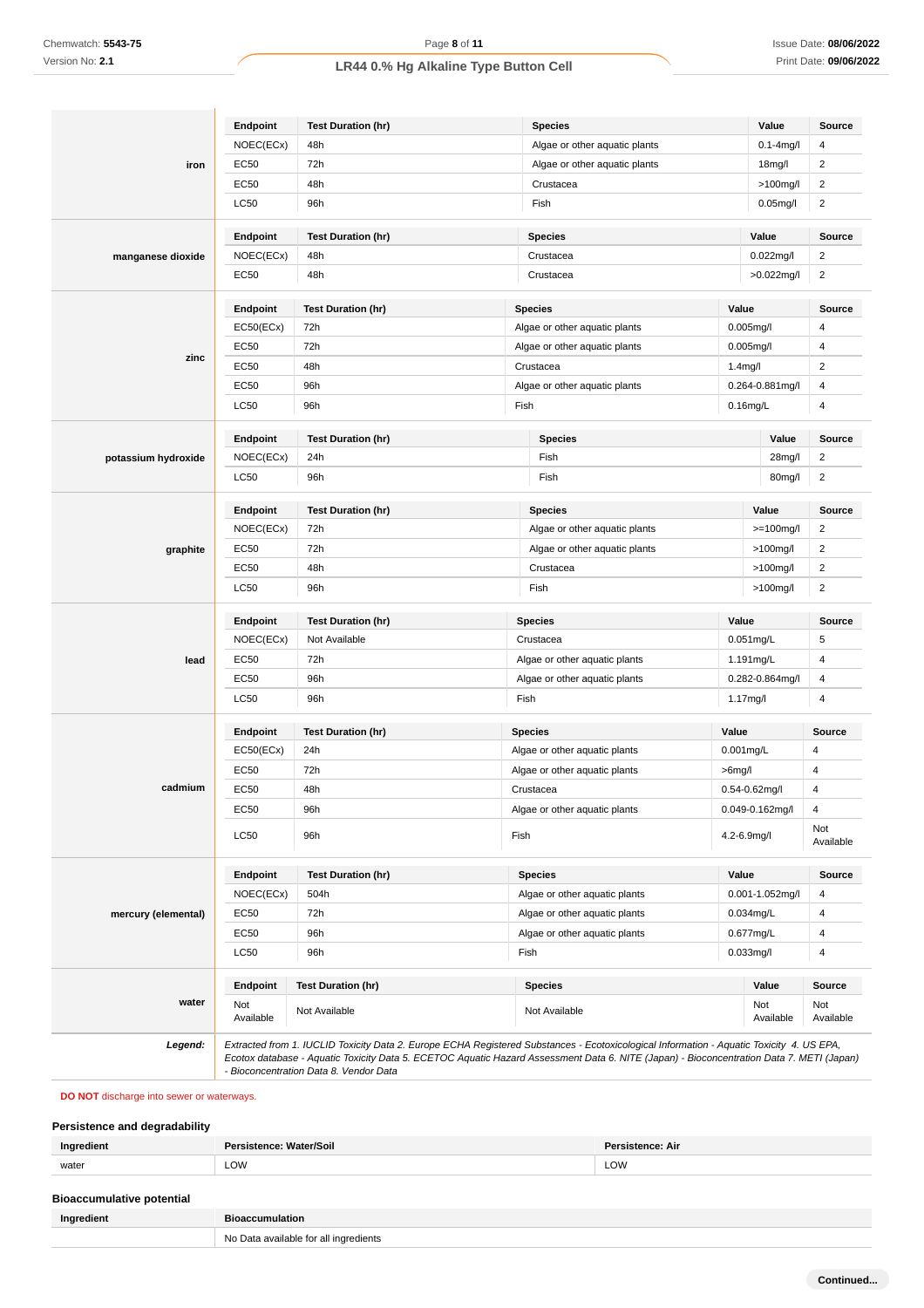# **Mobility in soil**

| Ingredient | <b>Mobility</b>                                 |
|------------|-------------------------------------------------|
|            | ' inaredients<br>No l<br>ംവില⊀ available for ≘" |

### **SECTION 13 Disposal considerations**

| Waste treatment methods             |                                                                                                                                             |  |
|-------------------------------------|---------------------------------------------------------------------------------------------------------------------------------------------|--|
| <b>Product / Packaging disposal</b> | ▶ Recycle wherever possible or consult manufacturer for recycling options.<br>▶ Consult State Land Waste Management Authority for disposal. |  |
|                                     |                                                                                                                                             |  |

# **SECTION 14 Transport information**

### **Labels Required**

| <b>Marine Pollutant</b> |                |
|-------------------------|----------------|
| <b>HAZCHEM</b>          | Not Applicable |

### **Land transport (ADG): NOT REGULATED FOR TRANSPORT OF DANGEROUS GOODS**

#### **Air transport (ICAO-IATA / DGR): NOT REGULATED FOR TRANSPORT OF DANGEROUS GOODS**

#### **Sea transport (IMDG-Code / GGVSee): NOT REGULATED FOR TRANSPORT OF DANGEROUS GOODS**

#### **Transport in bulk according to Annex II of MARPOL and the IBC code** Not Applicable

#### **Transport in bulk in accordance with MARPOL Annex V and the IMSBC Code**

| <b>Product name</b> | Group         |
|---------------------|---------------|
| iron                | Not Available |
| manganese dioxide   | Not Available |
| zinc                | Not Available |
| potassium hydroxide | Not Available |
| graphite            | Not Available |
| lead                | Not Available |
| cadmium             | Not Available |
| mercury (elemental) | Not Available |
| water               | Not Available |

### **Transport in bulk in accordance with the ICG Code**

| <b>Product name</b> | <b>Ship Type</b> |
|---------------------|------------------|
| iron                | Not Available    |
| manganese dioxide   | Not Available    |
| zinc                | Not Available    |
| potassium hydroxide | Not Available    |
| graphite            | Not Available    |
| lead                | Not Available    |
| cadmium             | Not Available    |
| mercury (elemental) | Not Available    |
| water               | Not Available    |

### **SECTION 15 Regulatory information**

### **Safety, health and environmental regulations / legislation specific for the substance or mixture**

### **iron is found on the following regulatory lists**

Australia Standard for the Uniform Scheduling of Medicines and Poisons (SUSMP) - Schedule 2

Australia Standard for the Uniform Scheduling of Medicines and Poisons (SUSMP) - Schedule 4

Australia Standard for the Uniform Scheduling of Medicines and Poisons (SUSMP) - Schedule 5

### **manganese dioxide is found on the following regulatory lists**

Australia Hazardous Chemical Information System (HCIS) - Hazardous Chemicals Australian Inventory of Industrial Chemicals (AIIC)

Australia Standard for the Uniform Scheduling of Medicines and Poisons (SUSMP) - Schedule 6

Australian Inventory of Industrial Chemicals (AIIC)

International WHO List of Proposed Occupational Exposure Limit (OEL) Values for Manufactured Nanomaterials (MNMS)

International WHO List of Proposed Occupational Exposure Limit (OEL) Values for Manufactured Nanomaterials (MNMS)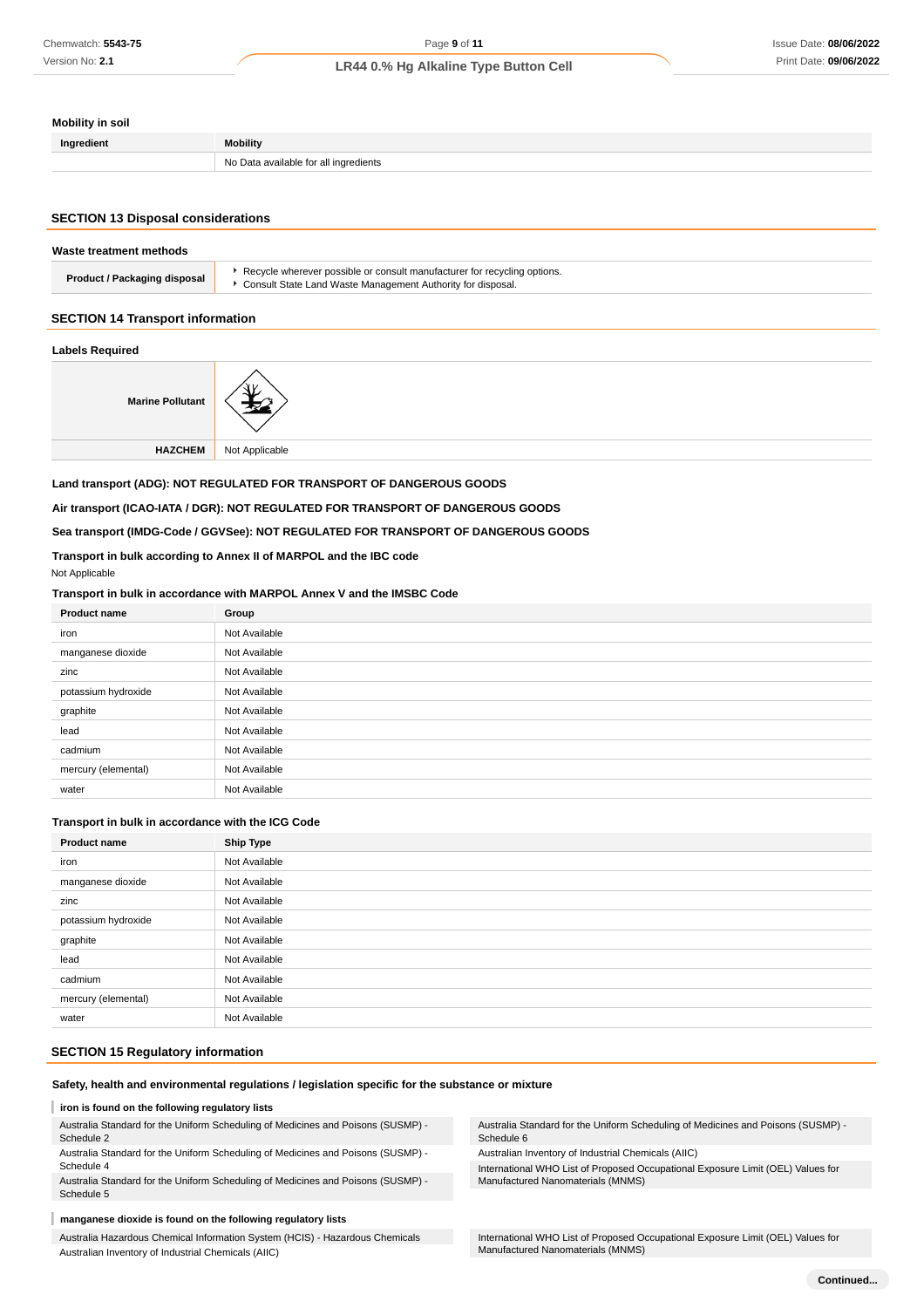**zinc is found on the following regulatory lists** Australia Hazardous Chemical Information System (HCIS) - Hazardous Chemicals International WHO List of Proposed Occupational Exposure Limit (OEL) Values for Manufactured Nanomaterials (MNMS) Australian Inventory of Industrial Chemicals (AIIC) ı **potassium hydroxide is found on the following regulatory lists** Australia Hazardous Chemical Information System (HCIS) - Hazardous Chemicals Australia Standard for the Uniform Scheduling of Medicines and Poisons (SUSMP) - Australia Standard for the Uniform Scheduling of Medicines and Poisons (SUSMP) - Schedule 6 Schedule 10 / Appendix C Australian Inventory of Industrial Chemicals (AIIC) Australia Standard for the Uniform Scheduling of Medicines and Poisons (SUSMP) - Schedule 5 **graphite is found on the following regulatory lists** Australian Inventory of Industrial Chemicals (AIIC) **International WHO List of Proposed Occupational Exposure Limit (OEL)** Values for Manufactured Nanomaterials (MNMS) **lead is found on the following regulatory lists** Australia Hazardous Chemical Information System (HCIS) - Hazardous Chemicals International Agency for Research on Cancer (IARC) - Agents Classified by the IARC Australia Standard for the Uniform Scheduling of Medicines and Poisons (SUSMP) - Monographs International Agency for Research on Cancer (IARC) - Agents Classified by the IARC Schedule 4 Australian Inventory of Industrial Chemicals (AIIC) Monographs - Group 1: Carcinogenic to humans International Agency for Research on Cancer (IARC) - Agents Classified by the IARC Chemical Footprint Project - Chemicals of High Concern List Monographs - Group 2B: Possibly carcinogenic to humans International WHO List of Proposed Occupational Exposure Limit (OEL) Values for Manufactured Nanomaterials (MNMS) **cadmium is found on the following regulatory lists** Australia Hazardous Chemical Information System (HCIS) - Hazardous Chemicals International Agency for Research on Cancer (IARC) - Agents Classified by the IARC Australia Model Work Health and Safety Regulations - Hazardous chemicals (other Monographs International Agency for Research on Cancer (IARC) - Agents Classified by the IARC than lead) requiring health monitoring Monographs - Group 1: Carcinogenic to humans Australian Inventory of Industrial Chemicals (AIIC) International WHO List of Proposed Occupational Exposure Limit (OEL) Values for Chemical Footprint Project - Chemicals of High Concern List Manufactured Nanomaterials (MNMS) **mercury (elemental) is found on the following regulatory lists** Australia Hazardous Chemical Information System (HCIS) - Hazardous Chemicals Australian Inventory of Industrial Chemicals (AIIC) Australia Standard for the Uniform Scheduling of Medicines and Poisons (SUSMP) - Chemical Footprint Project - Chemicals of High Concern List Schedule 2 International Agency for Research on Cancer (IARC) - Agents Classified by the IARC Australia Standard for the Uniform Scheduling of Medicines and Poisons (SUSMP) - Monographs

#### **water is found on the following regulatory lists**

Australia Standard for the Uniform Scheduling of Medicines and Poisons (SUSMP) -

Australian Inventory of Industrial Chemicals (AIIC)

#### **National Inventory Status**

Schedule 4

Schedule 7

| <b>National Inventory</b>                          | <b>Status</b>                                                                                                                                                                                     |
|----------------------------------------------------|---------------------------------------------------------------------------------------------------------------------------------------------------------------------------------------------------|
| Australia - AIIC / Australia<br>Non-Industrial Use | Yes                                                                                                                                                                                               |
| Canada - DSL                                       | Yes                                                                                                                                                                                               |
| Canada - NDSL                                      | No (iron; manganese dioxide; zinc; potassium hydroxide; graphite; lead; cadmium; mercury (elemental); water)                                                                                      |
| China - IECSC                                      | Yes                                                                                                                                                                                               |
| Europe - EINEC / ELINCS / NLP                      | Yes                                                                                                                                                                                               |
| Japan - ENCS                                       | No (iron; zinc; graphite; lead; cadmium; mercury (elemental))                                                                                                                                     |
| Korea - KECI                                       | Yes                                                                                                                                                                                               |
| New Zealand - NZIoC                                | Yes                                                                                                                                                                                               |
| Philippines - PICCS                                | Yes                                                                                                                                                                                               |
| USA - TSCA                                         | Yes                                                                                                                                                                                               |
| Taiwan - TCSI                                      | Yes                                                                                                                                                                                               |
| Mexico - INSQ                                      | Yes                                                                                                                                                                                               |
| Vietnam - NCI                                      | Yes                                                                                                                                                                                               |
| Russia - FBEPH                                     | Yes                                                                                                                                                                                               |
| Legend:                                            | Yes = All CAS declared ingredients are on the inventory<br>No = One or more of the CAS listed ingredients are not on the inventory. These ingredients may be exempt or will require registration. |

### **SECTION 16 Other information**

| в.  | no. |
|-----|-----|
| е в | ∩o  |

#### **Other information**

Classification of the preparation and its individual components has drawn on official and authoritative sources as well as independent review by the Chemwatch Classification committee using available literature references.